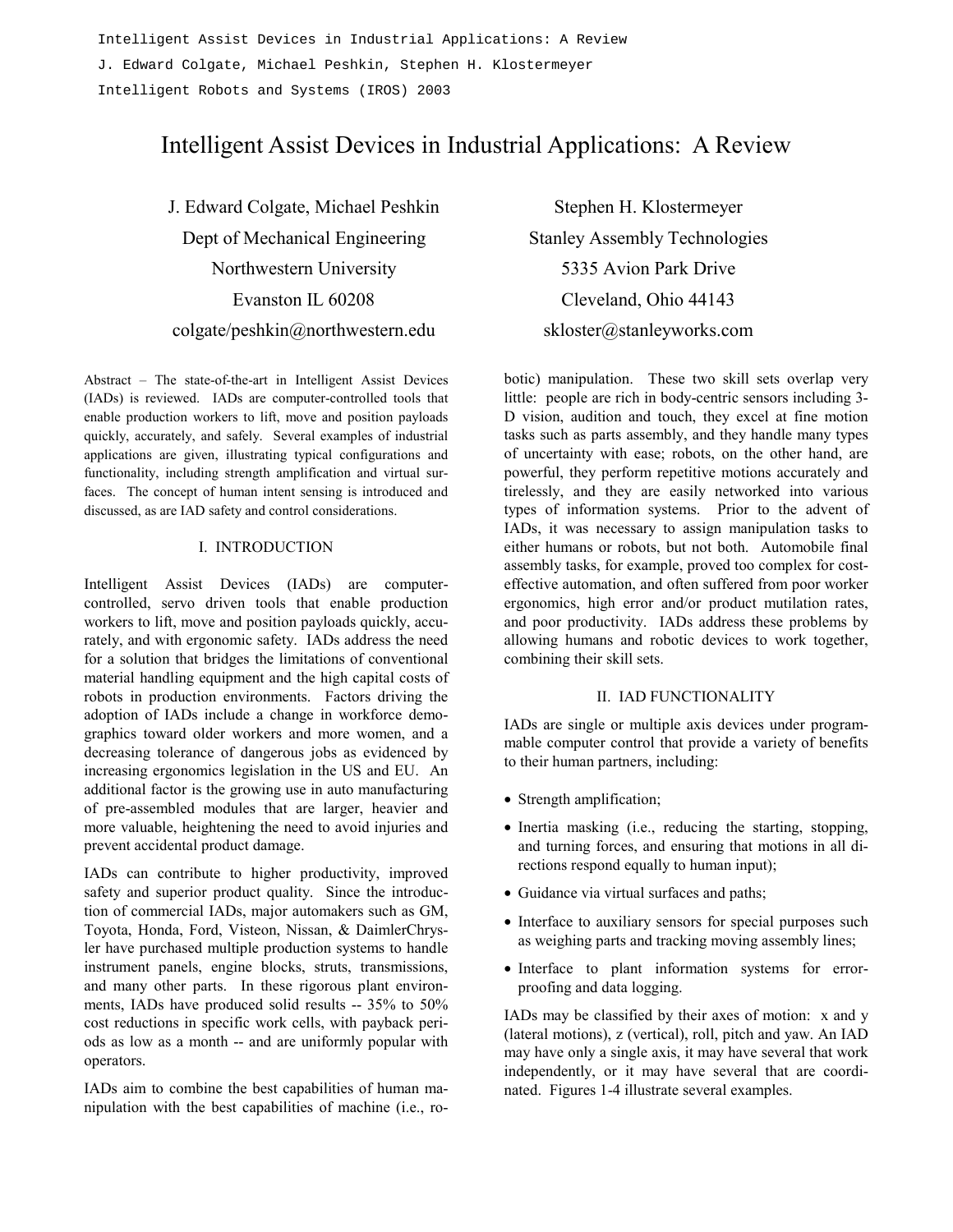

Fig. 1. Z-axis IAD.

Figure 1 shows a z-axis electric lifting and balancing unit. Z-lifts offer a number of key advances over commonlyused air balancers and hoists, including improved speed, more intuitive control, greater precision, and the ability to program semi-autonomous behaviors.

Figure 2 illustrates an Intelligent Rail System that uses servo-controlled trolleys to power the motion of the overhead crane, so that the operator need only indicate the direction he wishes to move, and the system provides the force to accelerate and decelerate the crane. Either one or two axes can be powered, according to need. In the case of a cable-suspended load, a "cable angle sensor" detects deviations of the cable from vertical and uses this information to control the trolleys. There are no pushbuttons – the IAD moves in response to the operator pushing on the payload.



Fig. 2. Intelligent Rail System

Figure 3 illustrates a 3-axis (x, y, yaw) IAD that, due to its rigid structure, is capable of guiding human motions via "virtual surfaces." Virtual surfaces can improve productivity and ergonomics as well. By way of analogy, consider the familiar task of drawing a straight line on a piece of paper. While possible to do freehand, the task is done much faster and better with a ruler. Virtual surfaces are like rulers, only multi-dimensional, and most importantly, user-programmable.



An example of a virtual surface application is loading instrument panels in vehicles, as in Figure 4. As the operator approaches the vehicle, payload motion is guided such that the instrument panel passes through a virtual window aligned with the opening in the side of the vehicle. This feature automatically adjusts the load to the proper height and prevents damage caused by accidental impact with the painted surfaces or interior trim. The system also provides line tracking, or synchronization, in order to keep the virtual window lined up with the moving vehicle.



Fig. 4. IAD for cockpit loading. This IAD is capable of semiautonomous motion.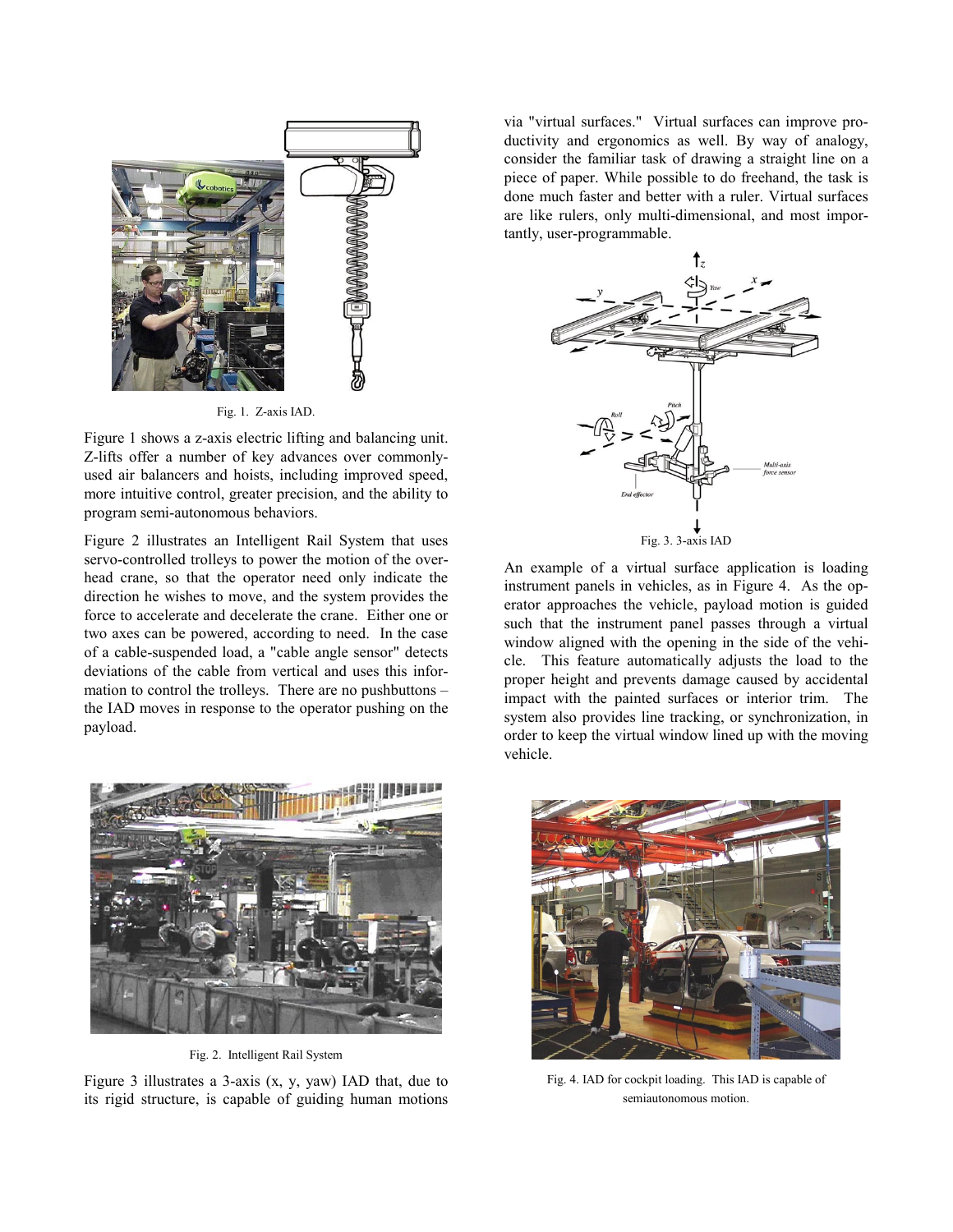The IAD in Figure 4 can also be programmed to perform semi-autonomous functions such as returning to a home or loading position, automatically retrieving a new part, or synchronizing with a moving assembly line. Semiautonomous operations allow the operator to focus on value-added tasks, while the IAD takes over routine movements.

Multi-axis IADs are ideally suited for the assembly of large components such as automobile instrument panels which require both precise handling and secondary assembly operations such as inserting fasteners and connecting wire harnesses. While some elements of such tasks would benefit from the precision and speed of automation, other elements (like connecting wire harnesses) require the dexterity and intelligence of human operators.

# III. INTENT SENSING

A great benefit of IADs over fully automated robots is that the excellent sensory and cognitive capabilities of the IAD's human partner are used to advantage. As a result it may be less necessary to employ high precision fixturing for the presentation of parts, or redesign of the process to reduce uncertainty. Sensing-based robotic approaches such as machine vision are also avoided (although they can be used for line tracking or positioning of an IAD).

As task and environment sensing becomes less critical, however, sensing the *intention of the human partner* becomes more critical. For physical tasks it is most natural for the human operator to express intention through manually applied forces and motions, ideally as if he/she were performing the task manually. The operator's satisfaction with the quality of the IAD depends on the sensitivity, intuitiveness, and transparency of the intent sensors and their interpretation to control the IAD.

In designing and using IADs in practice, certain desirable characteristics of intent sensors become apparent.

One of these is that it is advantageous if the operator's hands can be placed on the payload directly, rather than on control handles (e.g. force-sensing handles) at a distance from the payload. Not only does "hands-on" allow best control of payload motion, it also allows the operator to use one hand (or both intermittently) to help with other aspects of the task. Even if the operator's hands are by necessity at a distance, it is best if the handles are physically coupled to the motion of the payload, so that motion of the payload can be sensed proprioceptively.

Ideally, the operator's hands are placed directly on the payload, without even the intermediary of a sensor. When this can be achieved, it gives the operator freedom to reposition his/her hands on the payload wherever desired as the payload is moved. In most cases an intervening sensor will be needed, but not in all cases. For instance, figure 2 shows Cobotics' powered crane, in which a payload is suspended from a hoist and trolleys by a wire rope (steel cable). In this instance the operator can place his/her hands directly on the payload, and the whole payload and wire rope effectively become the intent sensor. Operator forces applied to the payload cause the wire rope to deflect from vertical. These deflections are detected by an electromagnetic "cable angle sensor", the signal from which is used to drive the trolleys. Similarly, a load cell in the hoist detects the operator's vertical forces, and algorithms distinguish these forces from inertial (acceleration) forces and gravitational forces, with the residual used to control the vertical motion of the IAD. The effect of these two highly transparent sensing techniques is that the payload can be handled directly by the operator with little awareness of the IAD itself, and the payload essentially floats in space, responding to the operator's applied forces as if the payload were weightless and frictionless (but not massless).

Anyone who has tried to control a cursor on a video projector screen using a mouse, where the coordinate axes of mouse and the screen are reversed or rotated with respect to each other, knows how troublesome a lack of intuitive mapping can be. The problem is only worse in more dimensions. Interestingly, small angles (e.g. 30 degrees) of misalignment do not seem very problematic, while large angles (e.g. 90 degrees) seem to be almost insuperable, even with considerable cognitive effort. Maintaining complete correspondence of control and action axes is not always practical. When it is not, it seems that some kinds of cognitive remapping are much more intuitive than others. In conventional material handling applications such as with overhead cranes, the operator will need to look for visual landmarks such as compass coordinates (N,E,S,W) painted on the floor or a column and then determine which button corresponds to the direction they intend to go. Typically this is an iterative process where the operator pushes a button with a low probability chance of initially achieving the correct direction.

Other forms of intent sensors include multi-axis force sensing handles, and generalizations of joysticks. These may have more than two axes. Ideally the sensor itself moves with the payload and is close to the payload. Many other kinds of intent sensing can be considered, such as wireless "come hither" batons, remote joysticks that do not move with the payload, and so on. Rigorous study is needed to discover the qualities that make intent sensing effective.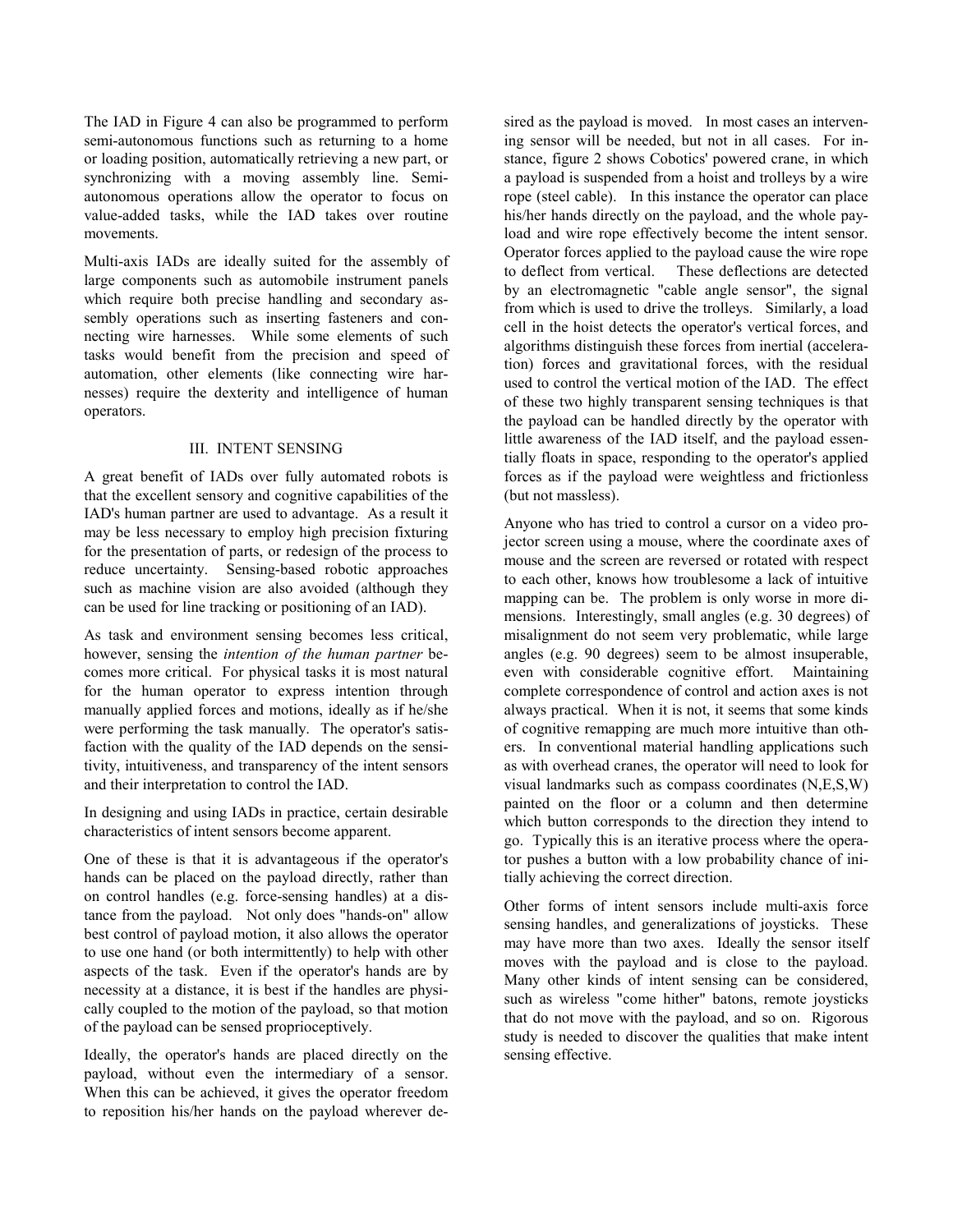# IV. SAFETY

Robot safety regulations [1] insist on physical separation of people from powered-on robots in industrial applications. Most of the regulations center on how to assure this separation reliably, through fences, warnings, and interlocks. IADs, in order to work effectively with people, necessarily put people and robot-like machines in the same workspace, and the requirements for safety must be entirely rethought.

A working committee of the Robotics Industries Association has released a "draft standard for use" proposing safety regulations [2] and considerations appropriate for IADs. One of the key elements of this standard is attention to clear and unambiguous communication between operator and IAD. Modes should be few and well indicated, because accidents happen when machines move in ways people don't expect.

For instance, the standard defines "hands-on-payload mode" in distinction to "hands-on-controls mode". An IAD may at some times be capable of recognizing the operator's intention for motion expressed by pushing directly on the payload, and at other times unable to distinguish intention from noise, leaving that behavior unavailable. It is important that the operator know at all times which mode the IAD is in, and also that the IAD not enter hands-on-payload mode without an explicit command from the operator.

Clear communication in abnormal situations is equally important. An IAD must be able to distinguish an operator's force signaling intention for motion of the payload, from the kinds of force that result from an attempt to resist the motion of the IAD in an emergency. The safety standard requires over-force sensing for this purpose.

The standard describes a third mode designated "hand-off mode" in which the IAD moves without the operator's continuous instruction to move. This is a semiautonomous mode which verges on the behavior of a traditional robot. Examples of hands-off mode are automating the return-to-home while the operator turns his/her attention to an assembly task, or line-tracking on a moving assembly line to keep the IAD in proximity to the moving workpiece, or a "go fetch" function when a worker is ready for a new part. Hands-off mode makes best use of the human operator by relieving him/her from the duty of walking the IAD from place to place. The safety standard details speeds, forces, warnings, safeguarding, and explicit enabling requirements in order to make hands-off mode safe in the presence of people.

An important difference between robot safety and IAD safety is that since people are absent from the robot's workspace, in the event of any error signal it is best to stop the robot before a person could approach and be hurt. Thus, the robot standard pays great attention to assuring the reliability of stopping circuits, requiring for instance that they use "control-reliable" relays rather than software, and so on. For IADs, working in proximity of or in contact with people, it is not necessarily the case that stopping is best. For instance, if an IAD is engaged with a moving assembly line, stopping is inferior to moving steadily with the line (or slowing as the line slows to a stop). For this reason the IAD standard does not emphasize "control reliable" hardware for stopping, except for an ultimate manually triggered emergency-stop. In most cases exceptions are better handled by software as a context-dependent safety stop.

Since IADs are at last allowing people and robots to labor together, it is amusing to look back at Isaac Asimov's "three rules of robotics" formulated in science fiction over 60 years ago:

1) A robot may not injure a human being, or, through inaction, allow a human being to come to harm.

2) A robot must obey orders given it by human beings, except where such orders would conflict with the First Law.

3) A robot must protect its own existence as long as such protection does not conflict with the First or Second Law.

Artificial intelligence has not lived up to Asimov's expectations, so our robots and IADs do not have the awareness and thoughtfulness these laws presume. Yet it is fascinating that Asimov captured the concept of inaction being potentially as harmful as action, as the IAD safety standard recognizes in abandoning the "stop on any fault" rule. Asimov's second law captures the importance of clear communication with and control by the human, also emphasized by the IAD safety standard.

# V. CONTROL

One of the key enabling technologies for IADs is servo control. The use of servo motors and high-speed digital controls allows IADs to respond quickly to human input and other sensory inputs (e.g., line tracking signals).

Like other feedback control systems, IADs exhibit tradeoffs between performance and stability. In a cable-based Intelligent Rail System, for instance, the motors actuate the overhead rail structure in response to measured cable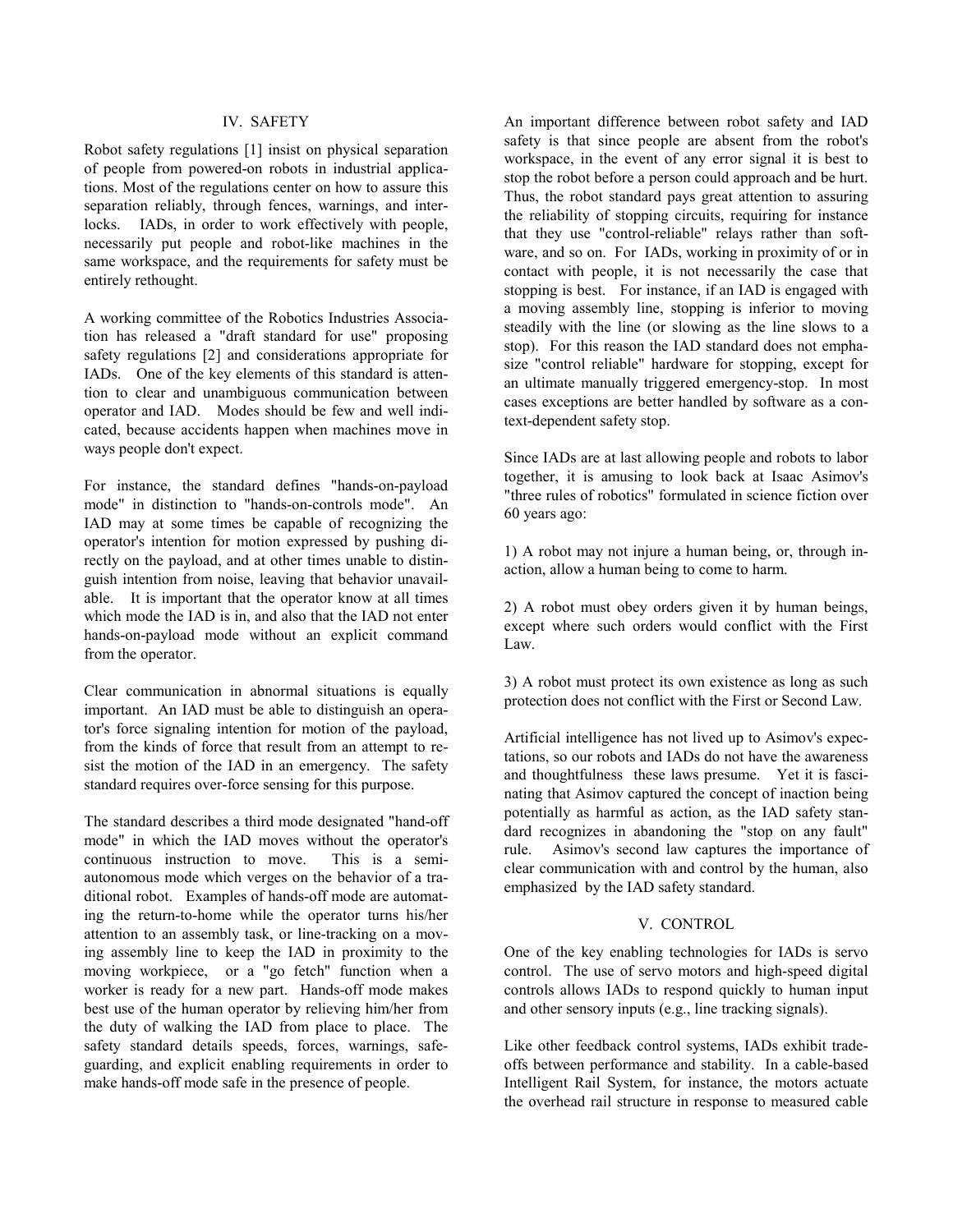angle. If the operator moves the payload in a certain direction, creating a small cable angle, the overhead structure races in that same direction, attempting to keep the cable perfectly vertical. This is a fine balancing act, however. If the gains relating cable angle to motor actuation are too small, the IAD will respond sluggishly and the operator will need to exert more force than necessary to move the payload. But if the gains are too large, the result is much worse yet. The IAD over-responds and becomes unstable.

To make life even more difficult, the ideal gains depend on systems parameters such as cable length and payload inertial properties, all of which are subject to change even in the course of a single task. As a result, robust and adaptive control techniques are essential. Closely related, identification techniques are often used to measure key parameters, such as payload weight.

One example of the latter is commonly used with Z-axis lift assists. In the so-called "float mode" or "hands on payload" mode, the Z-axis lift assist perfectly balances the weight of the payload, enabling the operator to lift or lower the payload simply by grasping it and pushing in the proper direction. No controls of any sort are needed to manipulate, only to release the load. This powerful mode of operation requires that the Z-axis lift assist identify the payload weight with considerable accuracy. Moreover, to be useful in instances where parts with multiple weights or parts with unknown weight are handled, the identification must happen quickly and reliably. This requires a parameter identification scheme that can work effectively even in the presence of considerable payload acceleration. Once such scheme is outlined in the patent covering the Cobotics iLift [3].

# VI. GUIDANCE

Perhaps the most exciting capability of IADs is their ability to provide guidance to operators via "virtual surfaces" such as that illustrated in Figure 5. Note that the surface is "virtual" insofar as it is defined in software, but its effects in guiding a payload are quite real and physical. As illustrated Figure 6, virtual surfaces may help to eliminate unwanted collisions (e.g., between an instrument panel and a car body). Virtual surfaces may also expedite tasks because they provide a way of avoiding the limits imposed by Fitts' Law[4]. Fitts' Law states that movement time varies inversely with the ratio of target size to movement length. Thus, people move slowly to small targets or through small openings. But, with virtual surfaces providing guidance, people may move a payload as rapidly through small openings as in free space. One further advantage of virtual surfaces is inertia management. Curved virtual surfaces may be used to re-direct a large payload without the operator providing any forces whatsoever.



Fig. 5. Virtual surfaces

As a note, virtual surfaces may be implemented as unilateral "virtual walls" that prevent penetration but not separation, or they may be implemented as bilateral "virtual paths" that simply constrain a payload to a path through space, much like a bead on a wire. Both have their utility. Virtual walls permit greater motion variability, which many operators like. Virtual paths are easier to program and are sometimes necessary when guiding a part through a particularly tight opening. Some applications find virtual surfaces funneling down to virtual paths.

A key issue is the design of virtual surfaces. Wherever possible, straight lines or planes should be used. These are both simple to program and simple for operators to understand. In many instances, however, it is necessary to transition smoothly from one straight-line path to another. This happens, for instance, when locking onto the location of a particular vehicle on a moving line [5]. We have found that clothoids, a class of curves with smoothly varying curvature, make excellent blend paths [6]. One limitation of clothoids, however, is that they are planar curves, suitable only for blends in two degrees-offreedom. We have developed a novel triple-clothoid path for three-dimensional blends, especially those in x-y-yaw spaces, like that of the IAD illustrated in Figure 3.

An additional benefit derived from the implementation of virtual constraints is the ability to perform error proofing tasks where an operator is prohibited from entering a certain zone in the workspace, say a particular rack of parts, based on some pre-determined set of rules programmed into the system. If the assembly operation requires "Part A", then the plant control system can send a command to the IAD which will in turn create a set of virtual surfaces that will only allow the operator to pick from "Rack A". The next request from the plant could be for "Part B", and once the previous cycle is complete a new set of constraints for "Rack B" could be implemented.